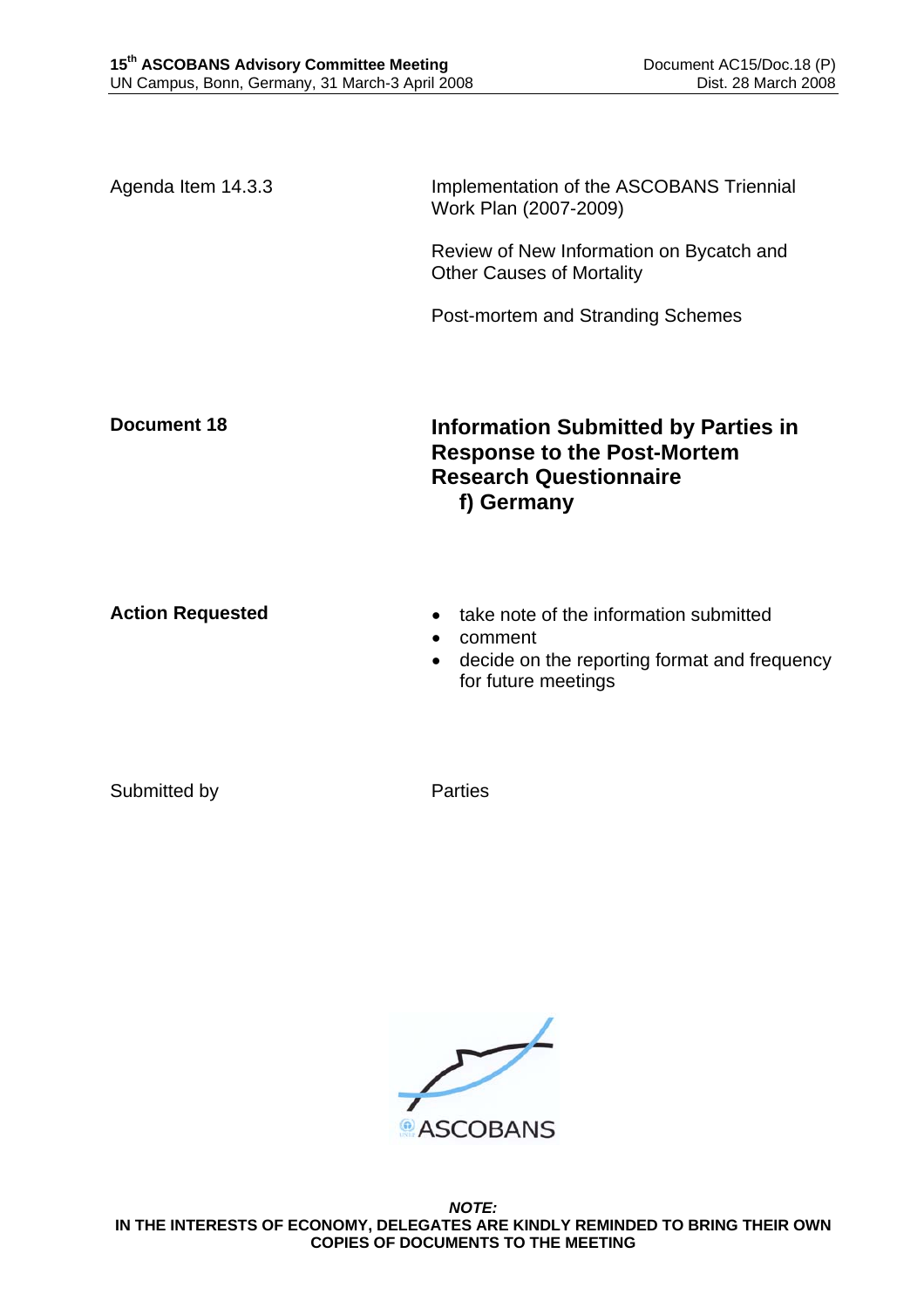## **Secretariat's Note**

Attached are, as separate documents in order to minimise the need for revisions, the responses received on the Post-Mortem Research Questionnaire, as submitted by the ASCOBANS Parties.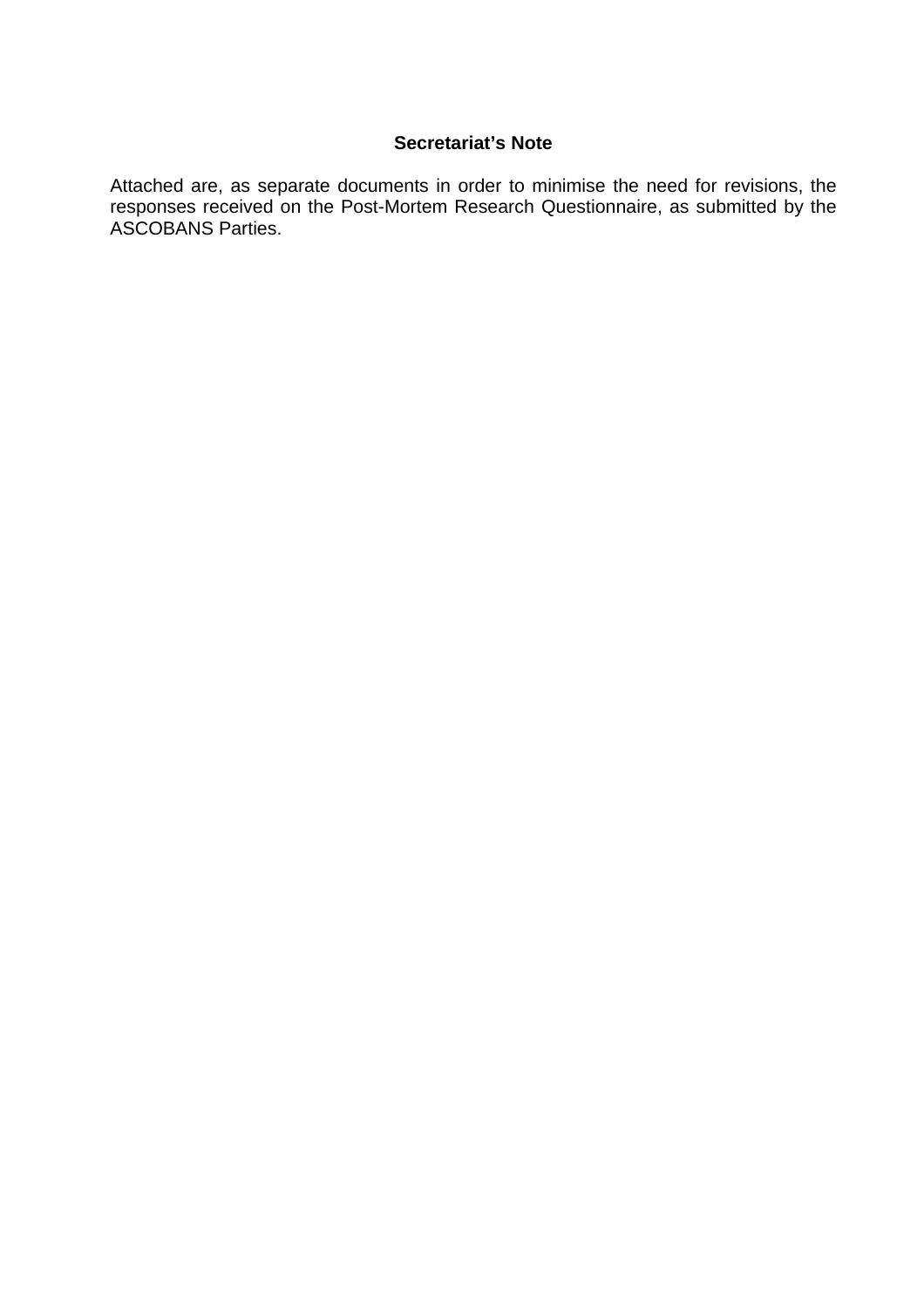## **Questionnaire on post mortem research schemes within the ASCOBANS Agreement area**

| Name and address of<br>reporting institution                    | LS: Lower Saxony Federal State Office for Consumer Protection and<br>Food Safety - Institute for Fish and Fishery Products, 27472 Cuxhaven<br>SH: Schleswig-Holstein (North Sea and Baltic Sea coast)<br>Forschungs- und Technologiezentrum Westküste (FTZ)<br>Werftstr. 6, 25761 Büsum, Germany                                                                                                                                                                                                                                                                                                                                                                                                                                                      |
|-----------------------------------------------------------------|-------------------------------------------------------------------------------------------------------------------------------------------------------------------------------------------------------------------------------------------------------------------------------------------------------------------------------------------------------------------------------------------------------------------------------------------------------------------------------------------------------------------------------------------------------------------------------------------------------------------------------------------------------------------------------------------------------------------------------------------------------|
| Name of respondent                                              | LS: Dr. Michael Stede<br><b>SH: Dr. Ursula Siebert</b>                                                                                                                                                                                                                                                                                                                                                                                                                                                                                                                                                                                                                                                                                                |
| What data are recorded<br>routinely?                            | LS: Basic zoological data regarding the state of decomposition<br>including results of pathological investigations and other additional<br>laboratory investigations<br>SH: Species, location of finding, date of finding, circumstances, finder,<br>by-catch/stranding/life stranding, state of preservation, estimated age,<br>frozen before necropsy or dissected freshly                                                                                                                                                                                                                                                                                                                                                                          |
| Description of methods and<br>units of measure-ment used        | LS: c-g-s-System; standard pathological examination methods,<br>laboratory methods regarding the analytical target of concern<br><b>SH:</b> Post mortem examination were performed according to the<br>Proceedings of the First ECS Workshop on Cetacean Pathology<br>(Kuiken and Hartmann, 1993, Siebert et al. 2001). Measurement were<br>taken in metric systeme.                                                                                                                                                                                                                                                                                                                                                                                  |
|                                                                 | Kuiken, T. and Hartmann, M. G. (1993). Dissection techniques and<br>tissue sampling. Proceedings of the ECS Workshop, Leiden, 39 pp.                                                                                                                                                                                                                                                                                                                                                                                                                                                                                                                                                                                                                  |
| List of tissue samples<br>usually taken                         | LS: Blubber, muscle, liver kidney & possibly tissue samples for<br>histology, parasitology<br>SH: All organ systems were examined macroscopically and samples of<br>lesions and different organ systems, including lungs, trachea, stomach<br>(1 <sup>st</sup> , 2 <sup>nd</sup> , and 4 <sup>th</sup> compartment), intestine, esophagus, liver, pancreas,<br>thyroid gland, adrenal gland, kidney, urinary bladder, testis, uterus,<br>ovary, spleen, thymus, pulmonary and intestinal lymph nodes,<br>retropharyngeal lymph nodes, heart, aorta, skeletal muscles, rete<br>mirabilis of the intercostal musculature, skin, blubber, brain, spinal<br>cord, eye, bone, bone marrow, and tissue of the aural peribullar cavity,<br>blood, urine etc. |
| How are the samples<br>preserved?                               | LS: Deep frozen and formaldehyde-solution<br>SH: Formalin, alcohol, other special fixation, frozen at -20-30°C or 70-<br>80°C, OCT etc.                                                                                                                                                                                                                                                                                                                                                                                                                                                                                                                                                                                                               |
| How are carcasses<br>disposed of?                               | LS: Rendering plant beside museums of nature conservation or other<br>specially approved institutions according valid legal regulations<br><b>SH: Incineration</b>                                                                                                                                                                                                                                                                                                                                                                                                                                                                                                                                                                                    |
| Are data recorded in<br>a computer database?<br>Please describe | SH: Data base on important biological parameters of harbour<br>porpoises from the German North an Baltic Sea (e.g. morphometrics,<br>genetics, chemical analyses, stomach content, age, reproductive data,<br>pathological data)                                                                                                                                                                                                                                                                                                                                                                                                                                                                                                                      |
| How many data sets (by<br>species) do you have?                 | SH: Between 1990 and 2007 the following number of data sets has<br>been collected per species:<br>Phocoena phocoena: 2162<br>Delphinus delphis: 5<br>Lagenorhynchus albirostris: 25<br>Lagenorhynchus acutus: 1<br>Stenella caeruleoalba: 1                                                                                                                                                                                                                                                                                                                                                                                                                                                                                                           |